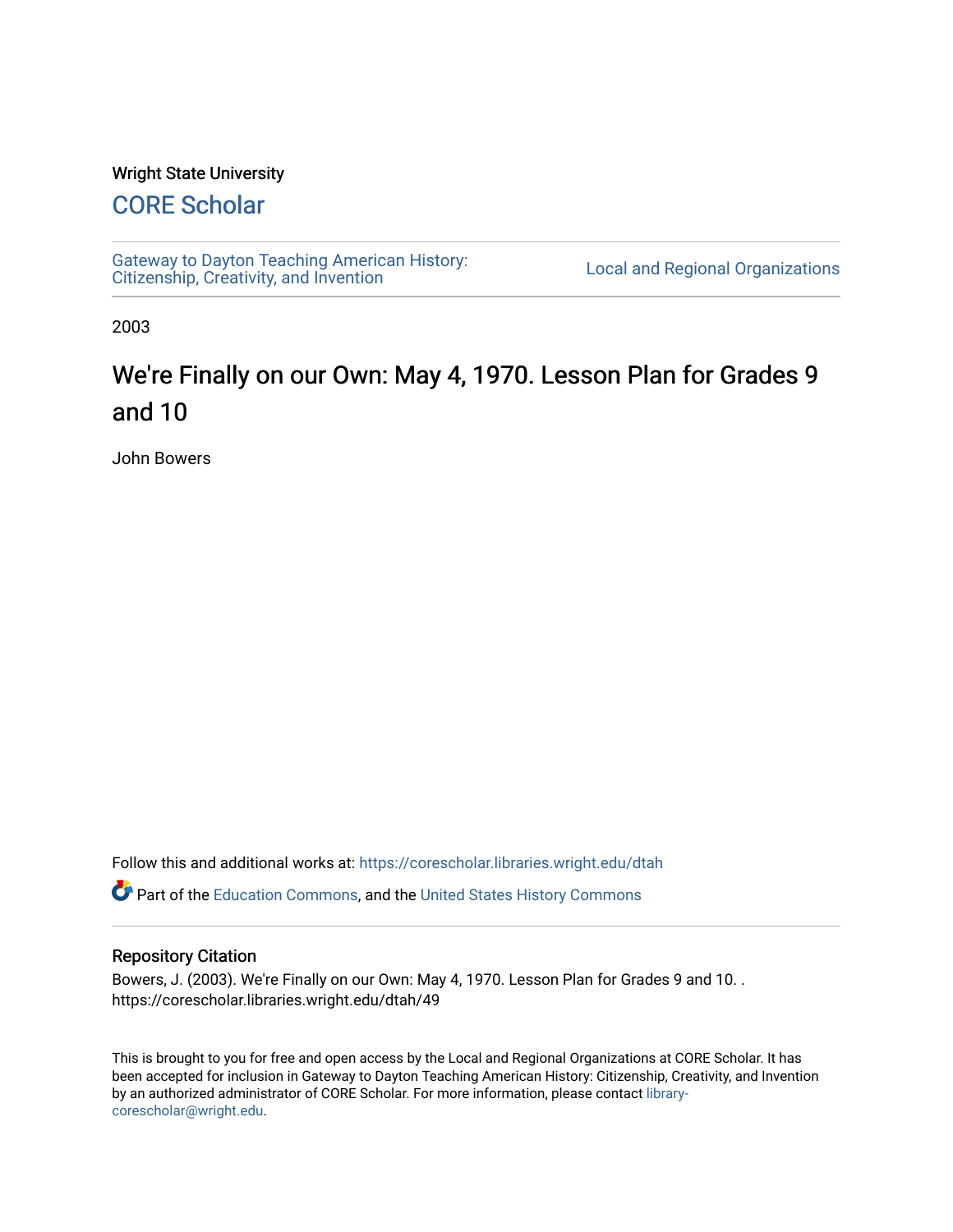## **Lesson Plans We're Finally on our Own: May 4, 1970**

**Author:** John Bowers

**Grade(s):** 9, 10 **Suggested Time:** 40 minutes

#### **Materials**

10 copies of Kent State photos 40 copies of *What Is It* & *What Does It Do* handout. *The Americans.* Danzer, Klor de Alva, Wilson, Woloch. Mc Dougal Littell. Evenston, IL, 1999.

#### **Core Instruction**

The students will have read Chapter 22, Section 3, *A Nation Divided* (pp. 735-740) and completed the Section 3 Assessment. Classes will be divided into group of 4 or 5 and be instructed to study the eight photos from the Kent State collection. The groups will have 5 to 10 minutes to discuss the photos and decide what they represent. After their discussions, they will be given the *What is it and What Does it Mean* worksheet and, as a group, they will answer the questions in sentence form.

#### **Assessment**

#### *Extended Response Questions:*

**1)** List and explain how social protest or political action helped achieve government action in the 1970s.

Grape growers signed contracts with UFWOC after boycotts were successful.

La Raza Unida wins political seats in several states after politically organizing Latinos. AIM's demonstrations at Alcatraz Island and Wounded Knee, South Dakota, eventually led to the passage of the Indian Education Act and the Indian Self-Determination and Education Assistance Act.

NOW influences Congress to include gender protection in the Higher Education Act The Supreme Court supports women's right to choose in *Roe* v. *Wade* 

Student protests eventually get support of politicians which leads to the U.S. pulling out of Vietnam.

### *Short Answer Questions:*

**1)** Two Ohio institutions of higher learning were involved in student unrest in the spring of 1970. What were the two catalysts that caused that unrest to erupt?

At Kent State, it was the invasion of Combodia by U.S. troops.

The unrest at The Ohio State University was sparked by the deaths of four students as a result of the demonstrations at Kent State.